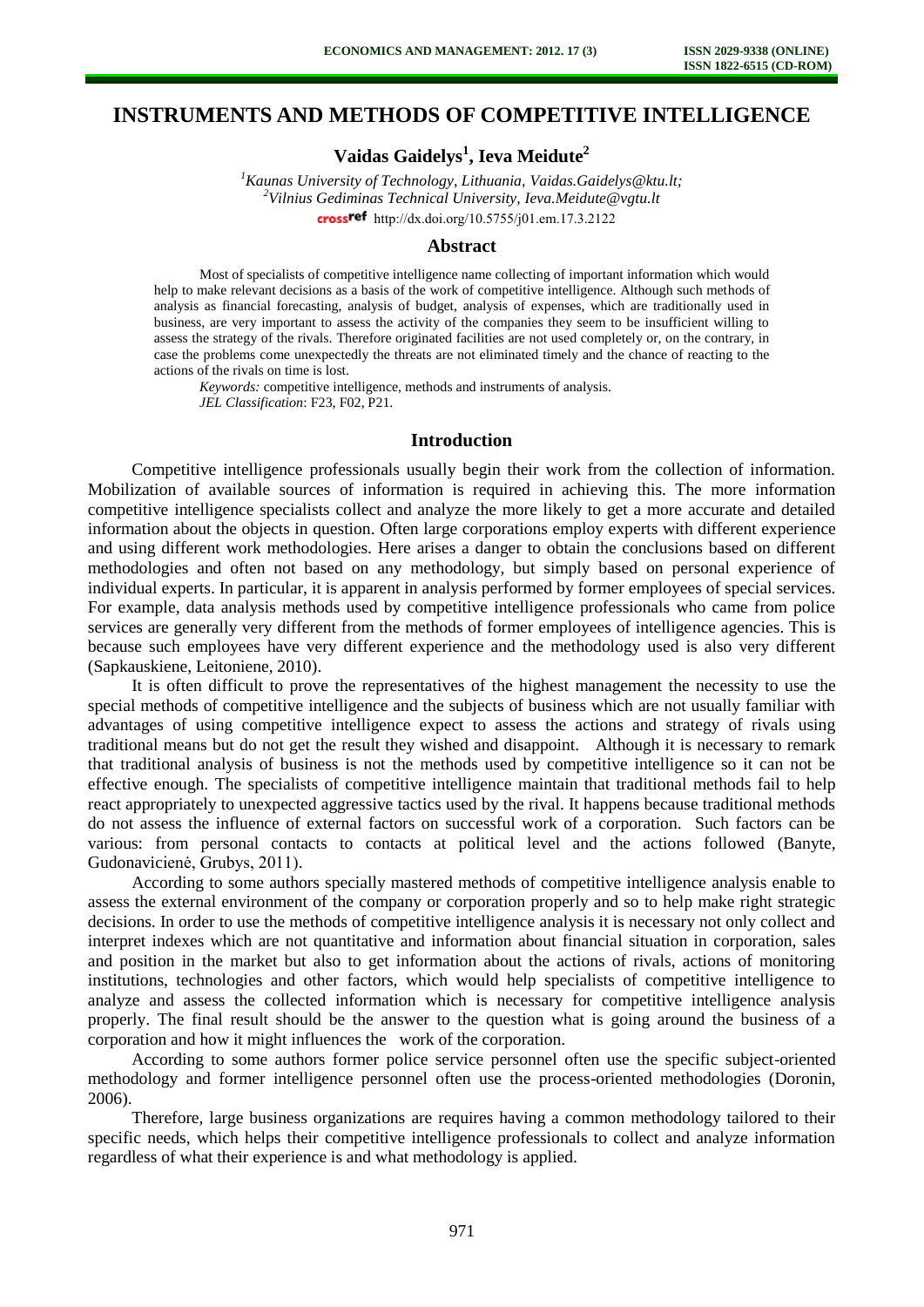According to some authors, open sources of information may be one of the most important source for competitive intelligence professionals, who work with large business organizations, because competitive intelligence professionals can collect up to 80 percent of intelligence information using them (2004, Miller).

Thus it is very important for competitive intelligence professionals to analyze publicly available information first. By this a lot of information about competitors, their strategies and actions planned can be collected.

*The object of the research* is the instruments and methods of competitive intelligence.

*The aim of the article* is to highlight and assess the instruments and methods of competitive intelligence.

*The methods of the research* are systemic comparative and structural analysis of academic economic literature, logical analysis, quantitative and qualitative analysis.

# **The logic of research process**

According to some authors, basing on a system of methodological principles competitive intelligence professionals provides:

- The research topic and the subject of competitive intelligence;
- The research subject matter of competitive Intelligence and decision sequence;

• Competitive intelligence methodological approaches.

- On this basis, two specific research levels can be distinguished:
- Empirical;
- Theoretical.

*Empirical research level* relates to the receipt and processing of initial actual data. It is usually divided into the actual operations and scientific facts.

*Actual operation facts* are the events that took place or take place at present time, and also a different sides or properties, relationship of tested objects.

*Scientific evidence* is facts presented to be examined in the analysis, understood and recorded in the form of logical disquisition (Gerasimov, 1982).

According to another author, the methodical origin of research is the main idea, which combines all the techniques of structural elements, and determines the organization of the procedure and its phases.

All method origins have their own logical sequence:

- Goals, objectives, research hypothesis;
- The criteria, specific development indicators of the phenomenon are directly related to the specific research methodologies;
- Sequence of methods used determined, experiment management procedures, registration procedures, variations and summation of experimental material.

According to other authors, prior to the selection of competitive intelligence research method the object to be studied must be taken into account (Guzavicius, 2005).

Research methodology is chosen depending on the goals and objectives set for competitive intelligence professionals.

# **The methods of analysis of publicly available information sources**

According to some authors, while working with publicly available information, it is necessary to identify the aims and objectives of competitive intelligence and to find out the needs of the customer, i.e. what information consumer expects, and only then start selecting sources of information. It is very important to distinguish the information that helps solving specific problems among a total flow of publicly available information. This requires using goal-oriented information flows. That means not to collect all information from publicly available information means, but only that which can help achieve stated goals (Badd, 2000).

In order to achieve the goals it is necessary to distinguish the keywords that help selecting appropriate sources of information. For this purpose, authors argue, half hour is enough provided that competitive intelligence specialist is experienced and have the appropriate skills to work with such a methodology (Doronin, 2006).

The next step would be clustering of information collected, then classification, and then the final stage – preservation of selected information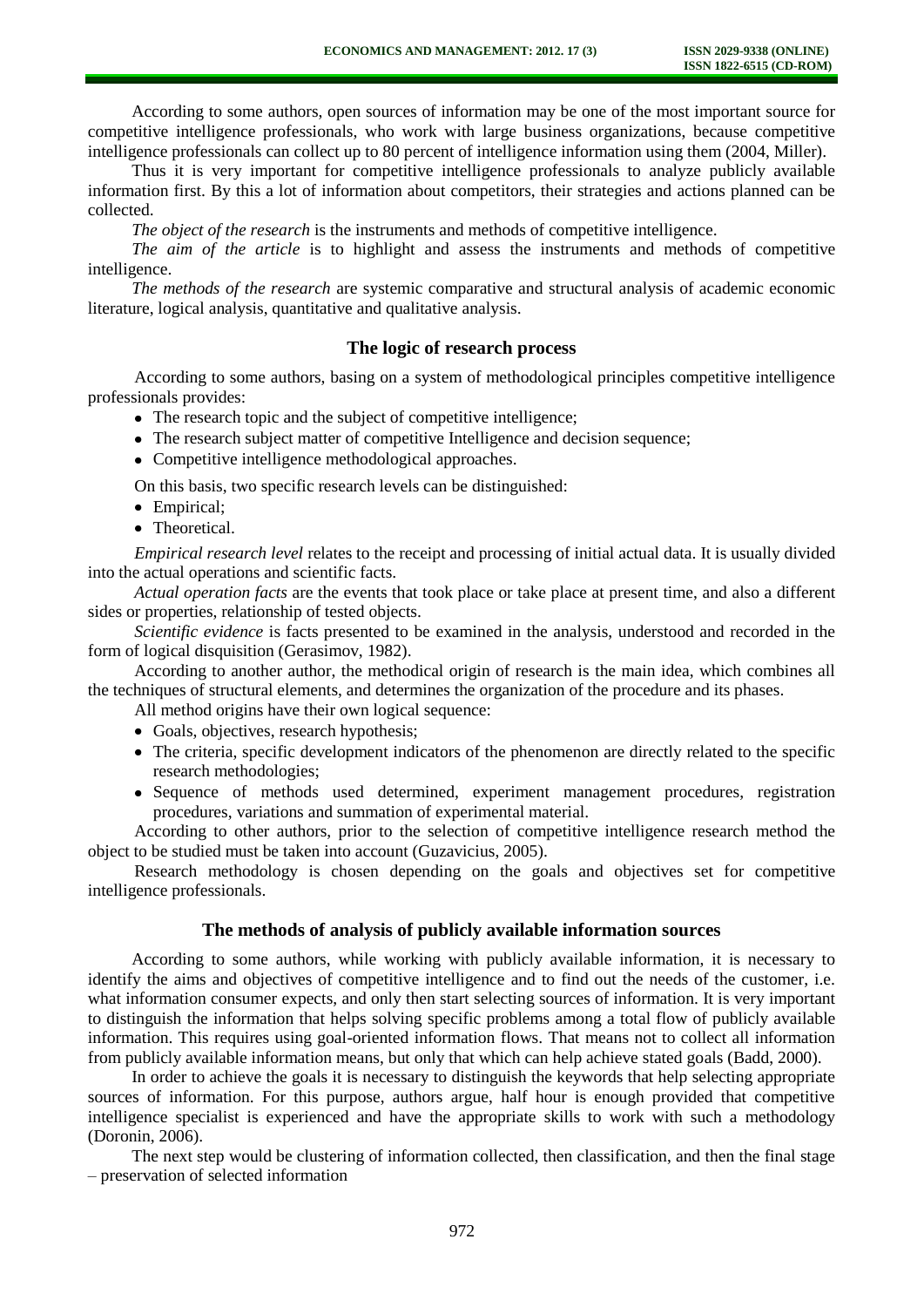According to another author's opinion, the data obtained from different sources of information duplicates each other, and this aggravates the work of competitive intelligence professional without producing desired results. Assumption is popular that the analysis of information flow of 7 million words must fit into a summary of 1-2 pages. Professionalism of the competitive intelligence professional is able to distinguish relevant information from the flow of information and to discern the ideas flowing from the context (Doronin, 2006). Although Doronin claims that publications can be distinguished as a basis to prepare basic reports, but there are concerns that all information sources could be in advance foreseen that might be interested for the information customer

According to other authors, there are two directions of practical use, they are (Gaidelys, 2011):

- Use of personal potential while dealing with the public media;
- Use of external options while dealing with the public media;

*Use of personal potential while dealing with the public media*. In this case responsible person every morning in the meeting, otherwise known as the "operational meeting", gives an overview or summary of public information to the heads. To each of the information the list of issues should be added to which competitive intelligence professionals should answer throughout the day, using other sources of information. All information provided at the meeting as well as raw sources of information of interest must be stored in electronic databases where desired information could be found using keywords.

*Use of external options while dealing with the public media*. It is sometimes cheaper to buy the original information from other sources including specialized companies. However, in this case we do not control the primary information source. There is a risk to overlook valuable business information; in this case continual collaboration with a particular company is more purposeful. However in this case there is information leakage risk, because the other company becomes aware of interests of business organization.

Other authors believe that the monitoring of primary sources of information can be successfully performed by librarians. Often they know several languages and have some experience in the collection and analysis of information. In practice often there are cases where specialists are selected and recruited to work on temporary contracts, in this case, they usually do not know what the purpose of collection and where this information will be used. (Sliton, 1998)

According to another author, according to the content public information media could be grouped into the following categories (see figure No. 1):



**Figure 1.** Categories of public information media (Chant; Zartarjan, 2003)

Another author divides methods of processing of public information into following categories: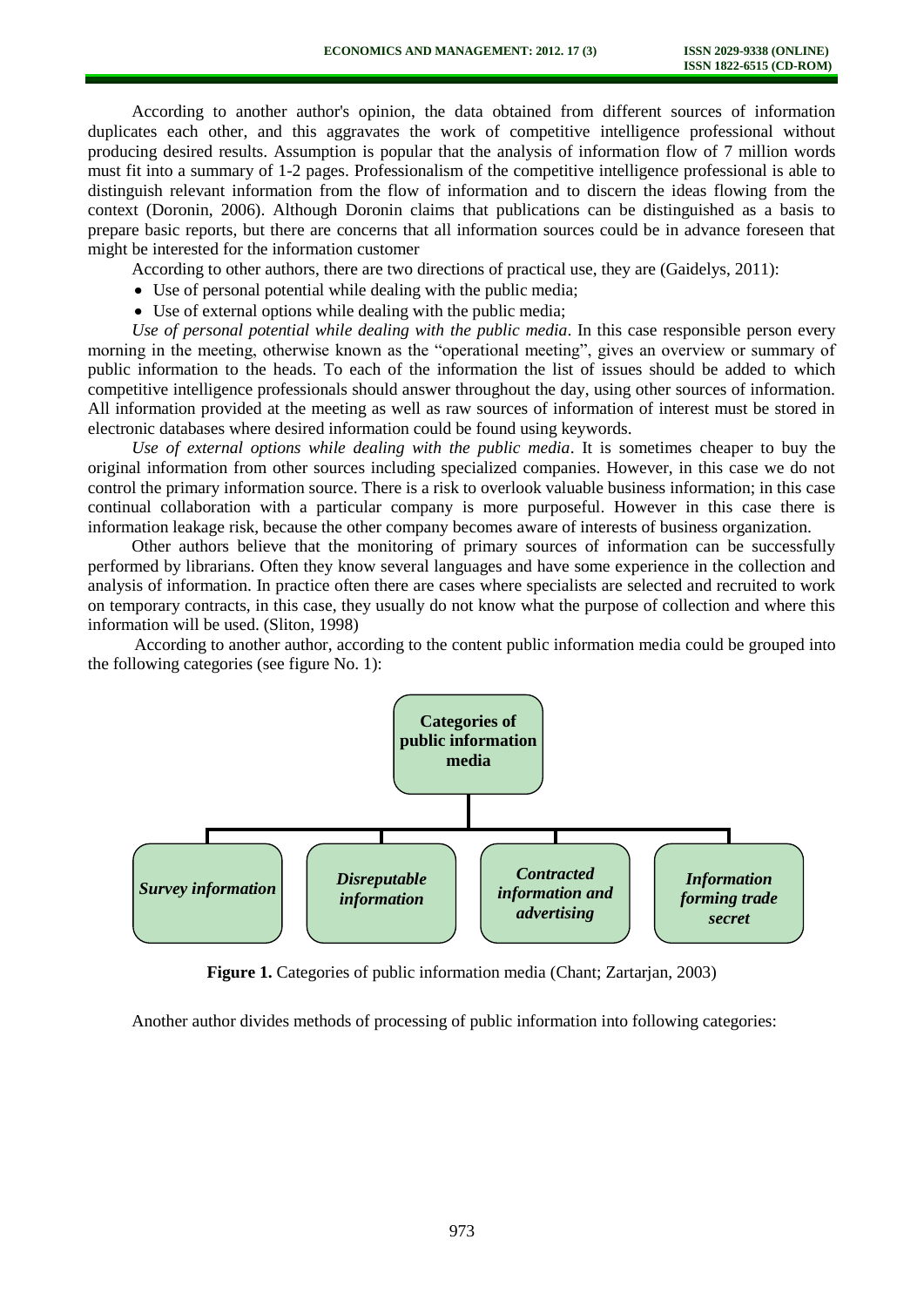

**Figure 2.** Methods of processing of public information (Doronin, 2006)

Other authors argue that public media contains errors so it is advisable to check the information received in multiple sources.

Ch. Chant, and V. Zartarjan conducted a study and found that only 4 percent of French journalists' examines economic and financial topics professionally, while this topic covers about 20 percent of whole press content (Chant, Zartarjan, 2003). It is equally important to capture not only mentioned facts, but to understand the author's personal standpoints. In this case, it is very important to know which financialindustrial business group owns certain public media. Public media often reflect the interests of their owners. It should be noted that there are more than one financial-industrial group in the market, whose interests often do not coincide, so keeping this in mind appropriate adjustments to the competitive intelligence analysis could be made (Gaidelys, 2011).

According to another author, foreign competitive intelligence professionals observed this allocation of business in Russia in 1999:

*RAO* "*Gazprom*" – newspapers "RT-Tribuna", "Trud"; magazines "Faktor", "Kompanija", "Neftegazovaja vertikal"; TV chanels "Prometei", "NTV".

"Lukoil" – newspaper "Izvestija", magazine "Neft Rosiji", TV chanel "REN-TV".

"*Interros"-"Oneksim"* – newspapers"Izvestija", "Komsomolskaja pravda", magazine "Ekspert".

Berezovski-Abramovich group - newspapers "Nezvisimaja gazeta", "Novyje izvestija", "Rosiskije vesti", magazines "Ogoniok", publishing house "Komersant", radiostation "Nashe radio", TV chanel "ORT", .TV-6" (Pappe, 1999).

The studies of foreign authors suggest that the primary information in both form and content can reflect interests of media owners and therefore that must be taken into account by competitive intelligence professionals and expressed in appropriate conclusions. Also it is necessary to check the authenticity in additional sources of information.

#### **Methods of competitive intelligence**

Other competitive intelligence professionals distinguish some of the methods which, they consider, are versatile and easily adaptable to the needs of business organizations. They argue that there is no absolutely universal method and competitive intelligence professionals should use various methods, depending on the nature of the tasks.

*Alternative resources approach* offers several explanations to explain the competitive intelligence issues. It is used when a competitive intelligence specialist receives conflicting or ambiguous data from different information sources and also if the information user requires to consider several possible scenarios in the long run (Galvin, 1997).

*The opportunity analysis approach* enables competitive intelligence analyst to imagine himself as the Head, who must make decisions and foresee business organization's potential actions. This method allows identifying and assessing potential risks faced by the business organization attempting to influence the competitive situation in response to the question "How should we act?" In this method the first step would be to reformulate the problem of competitive intelligence solutions into the language of decision-making manager (New Entrant, 1998). Further application of this method is dependent on the specific situation.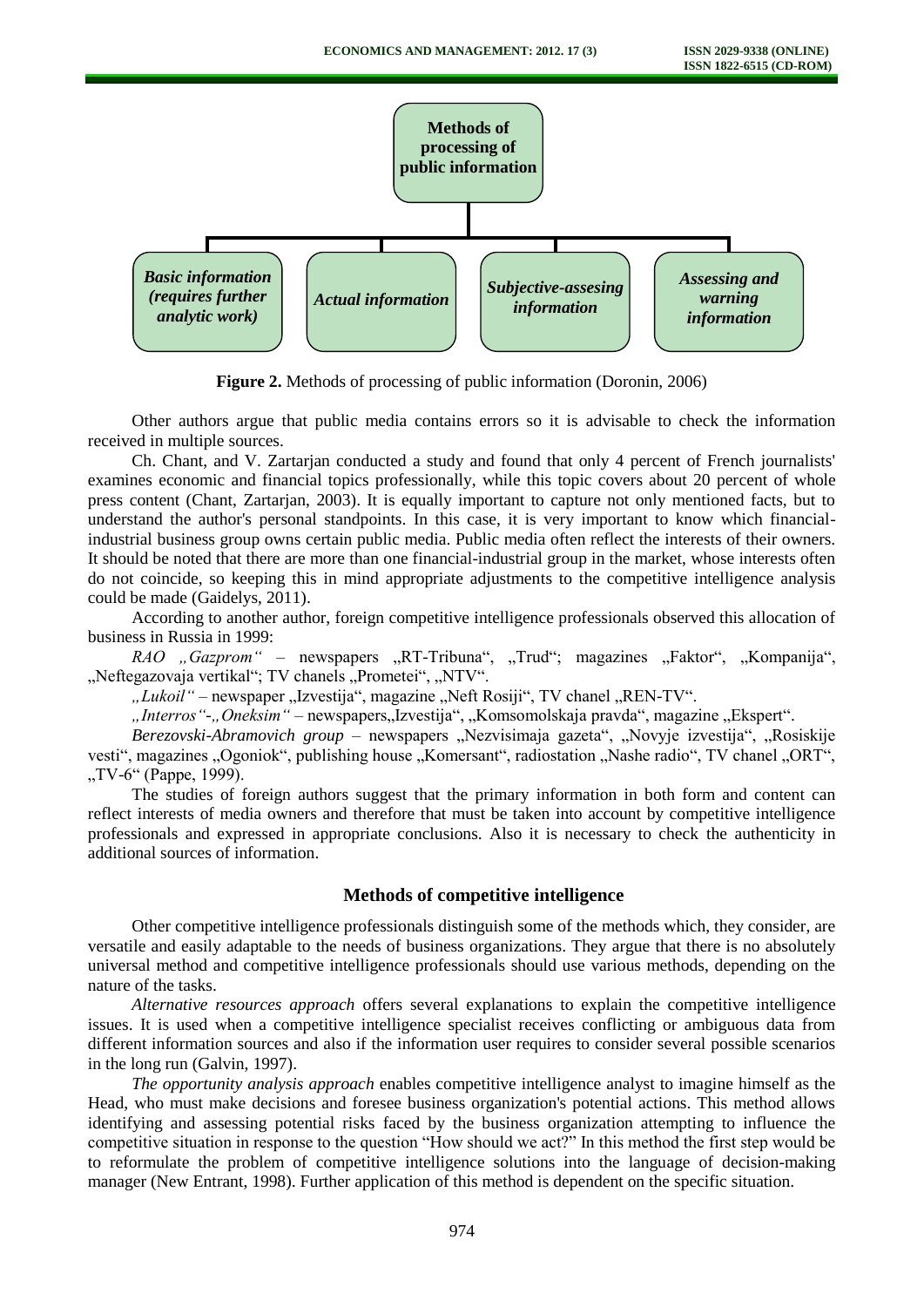*Counter-analysis approach* aims to replace or abandon the initial assumptions about competitors and re-think the directions of analysis. This method is useful because it calls into question the clear information, so as to avoid the stereotypes and other consequences reducing the quality of the analysis. Such thinking is characteristic for bureaucratic institutions. This method makes a competitive intelligence specialist consecutively review of all the possible explanations and options of competitors' actions. Thus, this method helps a competitive intelligence specialist to avoid choosing options of limited consideration (Marso, 1998).

*Divergence approach* is characterized by a constant upraising of hypothesis, views or ideas, which requires that competitive intelligence professionals to be thoughtful, creative and self-contained. Using this methodology, a competitive intelligence specialist creates a list of assumptions and considers how these assumptions could change its approach to the problem. Later, he composes the list of questions for data collection and eventually redefines the problem. It should be noted that a prerequisite for assessing the hypothesis of a competitive intelligence professional is to avoid bias. The hypothesis must be recorded at the beginning then a competitive intelligence specialist may try three or more hypothesis-building techniques, i.e. the theory approach, situational logic approach and comparison approach. According to the author this methodology must answer the questions that begin with "How to ...", "Why not", "What if" and "I want", so attempting to create as many hypotheses and ideas as possible. The author states that the competitive intelligence professional must generate between 5 and 10 hypotheses and no less than 3, motivating by the fact that less than three hypotheses can rarely cover all the desired responses and a range of choices (Latgalica, 2008).

*Factual analysis approach* involves one or other event taking place outside of the business organization's environment and show trends, as well as features of competitors' actions. This method at some level is used by all analysts, though not always strictly observing the methodology. If used in accordance with the rigid system, the method can show important trends in business organization's competitive environment. Thus, this method may be an early warning tool, as it enables early detection of potential changes in the competitive environment. A simple chronology of actions of competitors, the analysis of the business organization's recent procurement, geographic data of competitor activity, etc. (Sauka, 2009).

*Competing hypotheses analysis approach* allows a comparison of findings and explanations about competitors' actions. This methodology provides competitive intelligence specialists with the opportunity to check the consistency of data collected by intelligence and identify possible inaccuracies in the final report. Subsequently, these data must be further analyzed. This is because human nature does not consistently check the consistency of intelligence data. In most cases, a competitive intelligence analyst selects one hypothesis that might confirm his opinion and explains the processes. This situation persists until a competitive intelligence analyst's choice of hypothesis is not denied. The shortcoming of this situation is that competitive intelligence analyst assessing the hypotheses one by one often misses the opportunity to compare and evaluate all data collected and the number of hypotheses simultaneously. In this way an opportunity emerges not only to select which hypothesis is better based on data collected, but at the same time information sources of raw data are checked (Prescott, 2004).

Thus, a competitive intelligence specialist should be able to choose an appropriate methodology that allows to perform the necessary analysis and to obtain objective results. The objectivity of the assessments and success depends directly on it (Gaidelys, 2010).

### **Methods of problem identification**

According to other authors, a competitive intelligence specialist with large-scale or non-specific task can lead to a situation where the number of possible answers may not satisfy the information customer and can lead to inaccuracies and location. Here an experienced competitive intelligence professional have to be able to develop specific questions to help clarify the information needs of the customer.

In this case, the problems are grouped and each of them analyzed in several aspects. According to the authors, this method should help to identify and assess problems and to prepare them for further analysis (Kuznetsov, 2001)

*Guiding questions* requires only a single fact in the final result. According to the author, a competitive intelligence specialist work is to find the answer or know where to find it.

In *Time-not-Determined Problems* factors and solutions are known, or opportunities are known how to find them.

*Possibly accidental problems* foresee which of several possible outcomes are possible to occur to the maximum extent.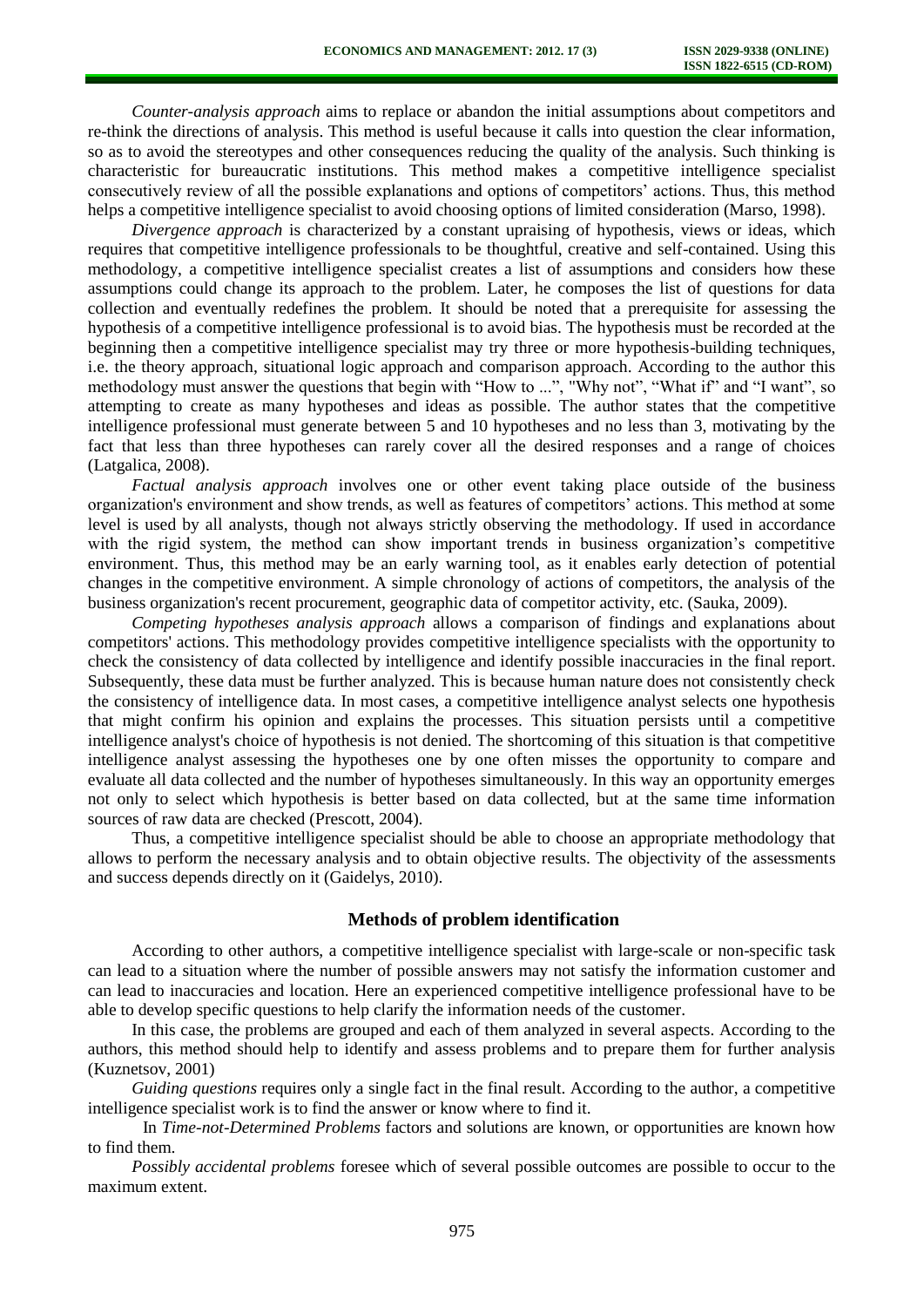| <b>Characteristics</b>                                        | Guiding<br>questions        | Time-not-<br>determined<br>problems    | <b>Possibly</b><br>accidental<br>problems               | High<br>probability of<br>being accidental                                   | Not determined                                      |
|---------------------------------------------------------------|-----------------------------|----------------------------------------|---------------------------------------------------------|------------------------------------------------------------------------------|-----------------------------------------------------|
| What question?                                                | Information<br>collection   | Quantity                               | Evaluation of all<br>results                            | Evaluation<br>of<br>results<br>in<br>conditions<br>$\sigma$ f<br>uncertainty | Foresight<br>of<br>future actions                   |
| Facts                                                         | Confirmed                   | Partly confirmed                       | Weakly<br>confirmed                                     | Almost<br>not<br>confirmed                                                   | Not confirmed                                       |
| Role of decision                                              | Absolutely<br>insignificant | Insignificant                          | Presumably<br>insignificant                             | Significant                                                                  | Very significant                                    |
| Analytic task                                                 | Information<br>finding      | Method selection                       | Summation<br>of<br>results                              | Results<br>description                                                       | Description<br>of<br>factors<br>and<br>perspectives |
| Analytic method                                               | Source finding              | Coordination<br>of<br>data and methods | of<br>Analysis<br>utility                               | Role<br>performance                                                          | Modelling<br>analysis                               |
| Competitive<br>intelligence<br>analysis tools                 | Coordination                | Mathematic<br>formula                  | of<br>Probability<br>utility,<br>impact<br>diagrams     | Evaluation<br>of<br>various results                                          | Expert evaluation                                   |
| Competitive<br>intelligence<br>analysis<br>conclusions        | Facts                       | Comments<br>and<br>justification       | Alternative<br>results                                  | Probable results                                                             | in<br>Preparation<br>perspective                    |
| Error probability                                             | Low                         | Very low                               | Direct relation to<br>credibility<br>of<br>initial data | Large error                                                                  | The largest error                                   |
| Continuation<br>of<br>competitive<br>intelligence<br>activity | Not foreseen                | Not foreseen                           | Change<br>observation                                   | Repeated<br>analysis                                                         | Thorough<br>analysis                                |

**Table 1.** Methods of competitive intelligence problem identification

*High probability of being accidental problems* are characterized by the fact that the competitive intelligence specialist does not know and cannot identify all the possible choices and challenges

*Not determined problems* are characterized by the fact that the question and the data are incomplete and inaccurate; therefore the competitive intelligence professional must be satisfied with identifying the least possible opportunities and warning the customer (Kuznetsov, 2001).

Competitive intelligence techniques used depends directly on the expertise of competitive intelligence professional, and therefore according to dr. Vaidotas Urbelis it is easy to identify the nature of intelligence operating in Lithuania institutions – a State Security Department and the Second Investigation Department under the Ministry of Defence. It is natural that most of the potential of competitive intelligence professionals can come from these institutions (Urbelis, 2009).

Conclusions:

- The methods of competitive intelligence analysis are polarized towards the assessment of the rivals' companies but not towards the assessment of their strategy;
- Representatives of the highest management often do not see the difference between the methods and instruments used by competitive intelligence and traditional methods used by business;
- In order to use the methods of competitive intelligence it is necessary to get special experience and training.

The instruments competitive intelligence operates have a principle difference comparing with traditional instruments used for business analysis.